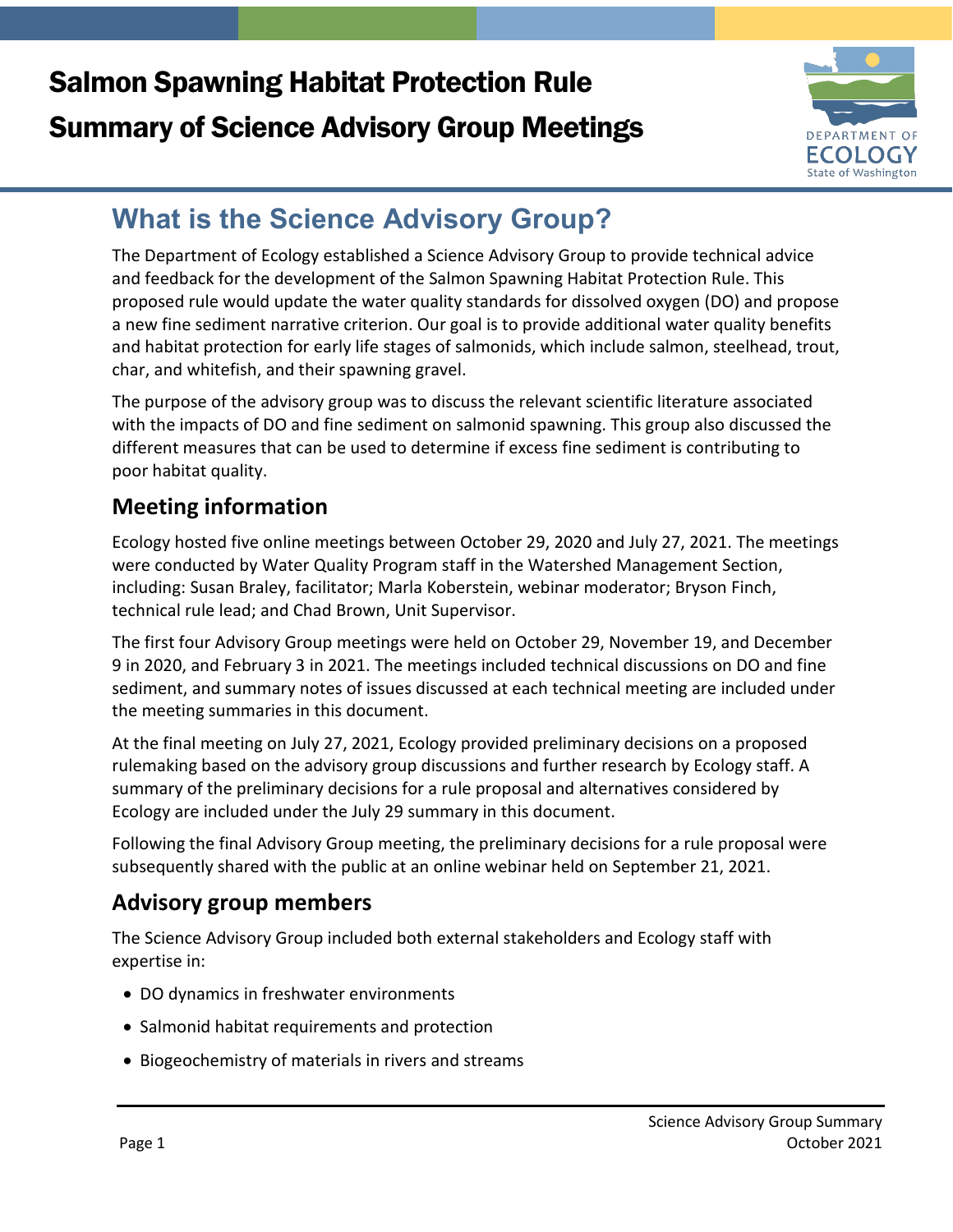### **External stakeholders**

- Joy Archuleta, US Forest Service
- Jennifer Arthur, City of Seattle Public Utilities
- Seth Book, Skokomish Tribe
- Ashley Coble, National Council for Air and Stream Improvement, Inc.
- Joanna Crowe Curran, U.S. Corp of Engineers
- Chris Frissell, Salish Kootenai College, Department of Hydrology
- Lindsay Guzzo, Environmental Protection Agency
- Tim Hagan, Pierce County
- Kirk Krueger, Washington Department of Fish and Wildlife
- Brian Mattax, Consultant
- Ted Parker, Snohomish County
- Rainy Rau, City of Vancouver

### **Ecology staff**

- Jordan Bauer, Hydropower, Water Quality
- Patrick Lizon, Non-point pollution and Forestry, Water Quality
- Glenn Merritt, Watershed Health Monitoring, Environmental Assessment
- Cleo Neculae ,Total Maximum Daily Load, Water Quality
- Cole Provence, Total Maximum Daily Load, Water Quality
- Keunyea Song, Stormwater Action Monitoring, Water Quality
- Leanne Weiss, Total Maximum Daily Load, Water Quality
- Angela Zeigenfuse, Rule Writer, Water Quality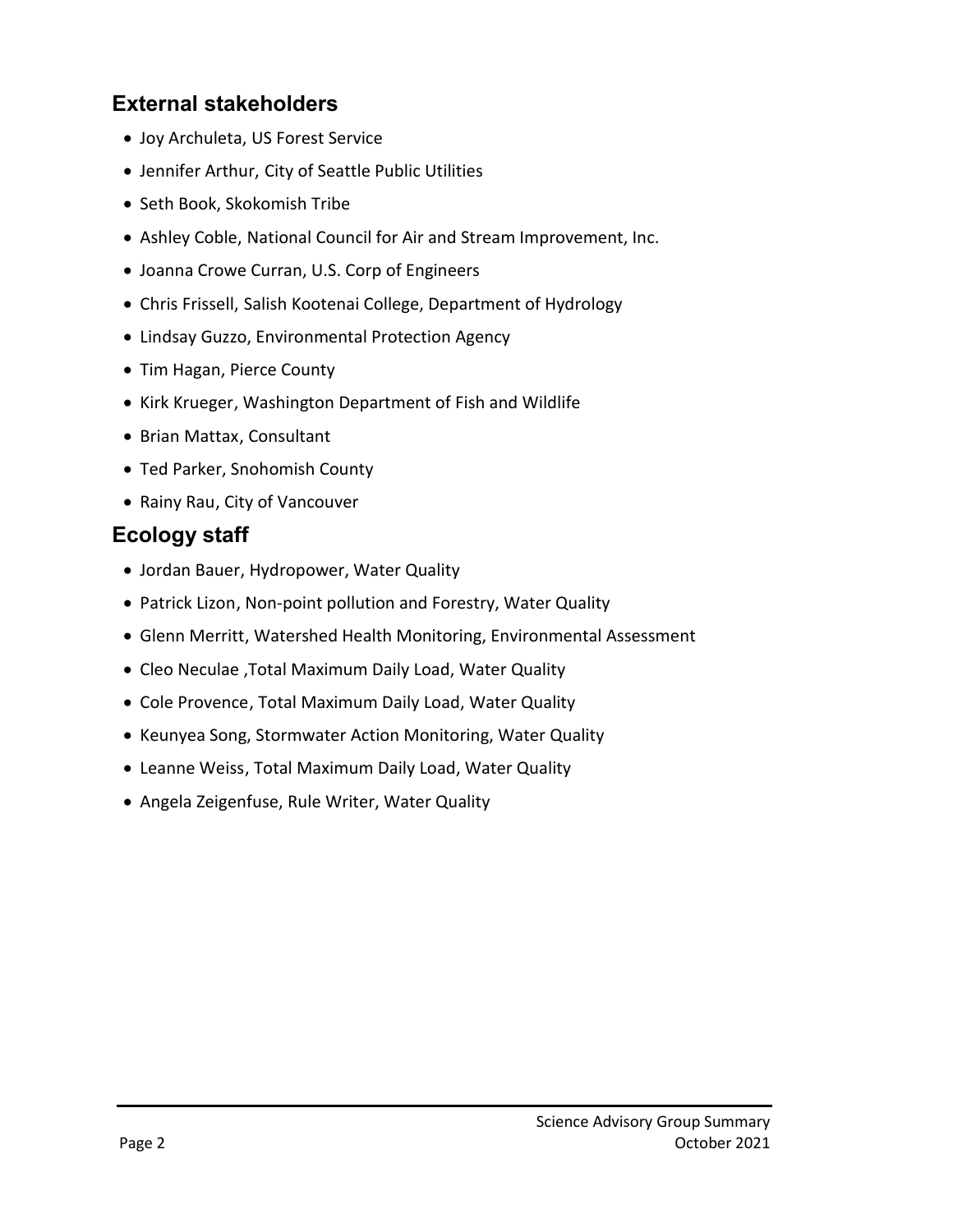# **Meeting Summaries**

## **Oct. 29, 2020**

### **Meeting Goals**

- Introduce team members and establish Science Advisory Group goals and objectives.
- Share background information on DO to aid in group discussions.
- Discuss considerations for a revised DO standard that protects early life stages of fish and takes into account natural variability of DO and feasibility of implementation.

## **Meeting Summary Notes**

### **DO: protective levels for early life stages of salmonids**

Flow, substrate, temperature, and DO are important aspects to salmonid spawning.

One main point for today is current range of DO protection for salmonid-based uses in WA is 8- 9.5 mg/L.

• WA criteria translates to intragravel DO levels 5-6.5 mg/L according to EPA assumption of a 3 mg/L DO depression.

Currently there is no provision in the standards for continuous or diel monitoring for DO and it raises concern because DO depressions can occur at night and early morning. Several members noted that grab samples alone do not represent DO fluctuations.

Major consideration needs to be made for early morning hour DO monitoring, such as:

- Potentially build in buffer for DO criteria to account for day and night concentration fluctuations.
- British Columbia criteria of 30-day Mean-Minimum for intragravels may be a potential to address this concern.

Salmonid growth and survival may be the most sensitive to DO concentrations and may be how EPA came up with 11 mg/L criteria for full protection.

### **Does the literature support 11 mg/L or is it over protective?**

There may be some environmental variability that needs to be determined (sediments, temperature, groundwater influence, etc.).

11 mg/L seems high and is not achievable in some given habitats; may not lend support to that level.

- What is the potential DO level out there that can be naturally supported?
- There may need to be more research to determine the appropriate DO depression in the intragravel DO.

### **Is there a concern with current WA DO levels?**

Would there be an opportunity to change DO criteria based on changes to designated uses?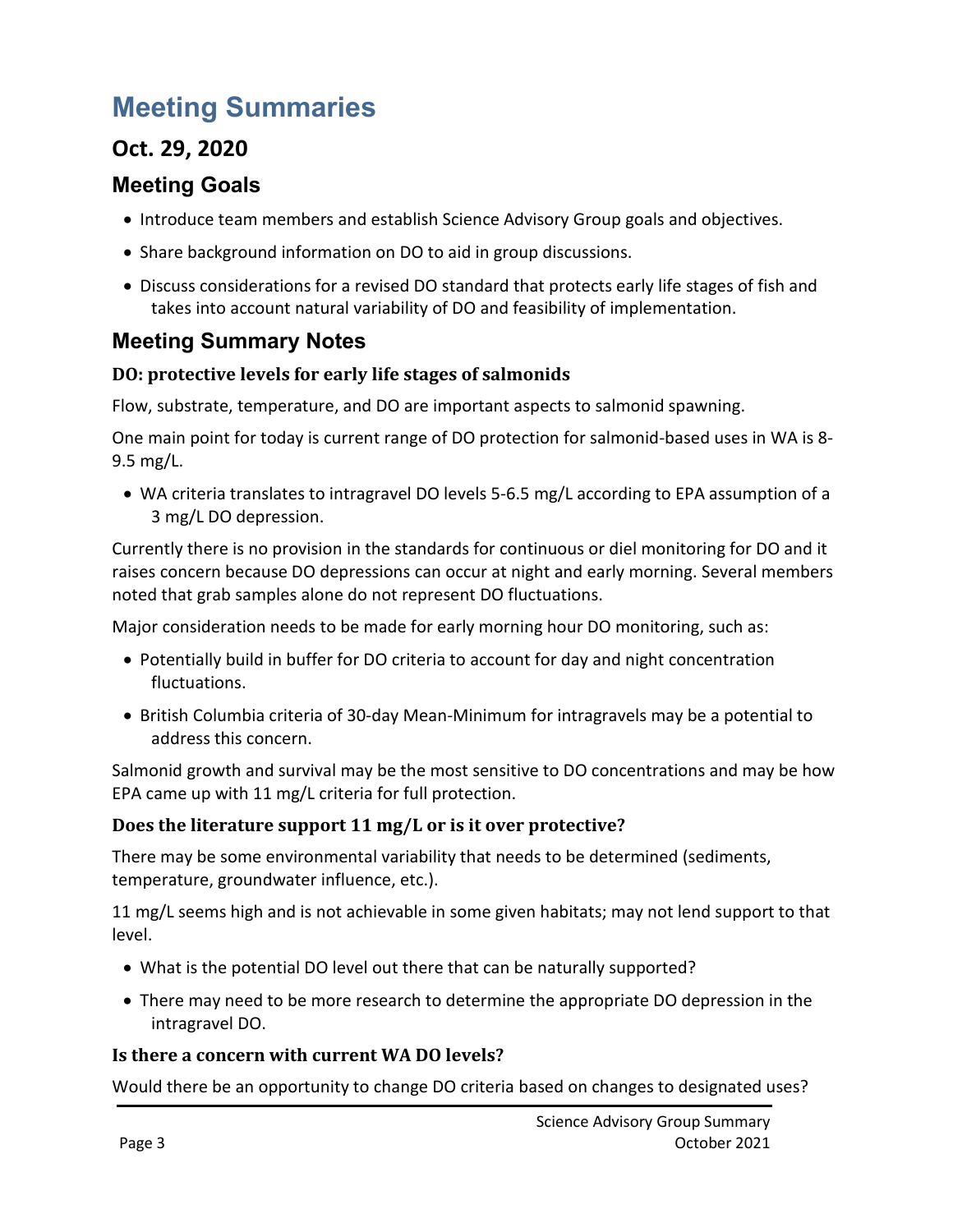- For example, if implementation studies take place and data cannot support achieving the DO criteria, then would there be an opportunity to adjust the DO criteria?
- This action is still being considered. However, oxygen saturation can account for the influence of temperature and barometric pressure on oxygen levels.

Other states use a combination of percent saturation and different averaging periods and/or minimum DO concentrations to compensate for intragravel DO (IGDO) uncertainty due to the difficulty and lack of resources to monitor IGDO and define those values.

Several members noted that salmonids are most fragile during these early life stages and using the highest level of protection should be considered, especially given the uncertainty of the environmental conditions and variability.

Further research is needed to identify if redd construction significantly change intragravel DO levels.

### **Preliminary options for DO criteria**

New criteria of 11 mg/L alone will lead to many new 303(d) listings that may not in fact be impaired because the criteria can't naturally be met in many waters.

• There would need to be contingencies included with a 11 mg/L criterion or additional DO criteria options

Review recent literature papers that may refine 3 mg/L suppression in intragravel sediments. The 3.0 mg/L may be based on old methods and may need to be refined.

Present a repository and using best available science and studies to come up with change from water column and intragravel DO.

### **Consider applying a more restrictive seasonal fresh water DO criteria during spawning and rearing periods**

Having a seasonal criteria may be impractical given the criteria would be applied statewide and each stream is unique in the timing of salmonid spawning and rearing

Salmonids have been observed to spawn through the entire year and thus a seasonal timeline would not be worthwhile to try to establish.

There is a wide range of temperatures throughout the year, and therefore seasonality of oxygen conditions should be considered.

Intragravel measurements are difficult to control and implement. Not feasible for all cases.

An if/then clause could be established where if a waterbody doesn't meet 11 mg/L then an 8 mg/L intragravel criteria would take place.

It was noted that after construction of the redd (which often displaces fine sediment), the process of accumulation of fine sediment over incubation time in the redds decreases intragravel DO.

Research on intragravel DO often requires permits from fisheries agencies in order to allow for substrate disruption of the spawning gravels. This further implies difficulty in being able to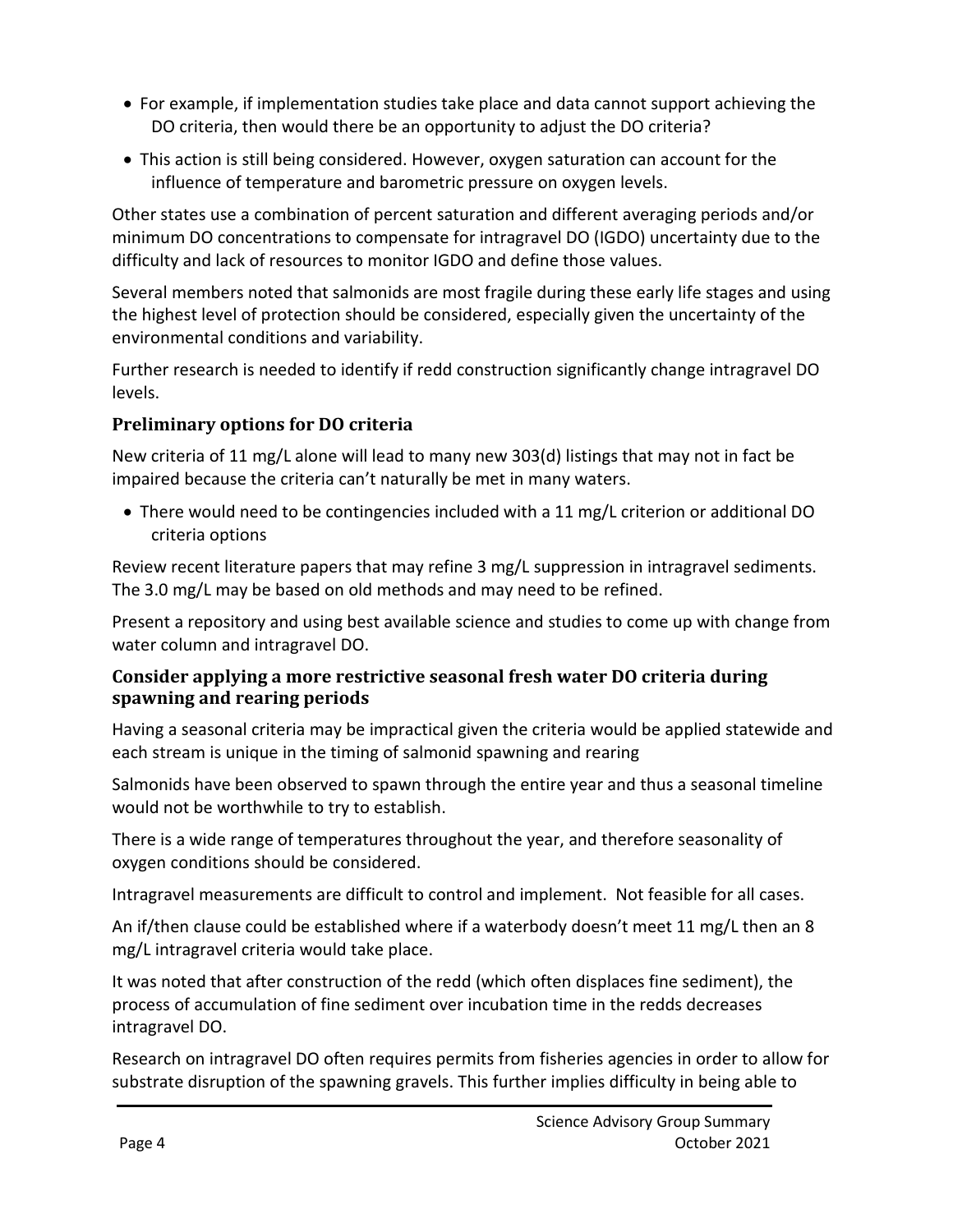sample intragravel DO. It was also noted that the methodology of having piezometers in streams can vary due to many environmental conditions (i.e., substrate type).

We need to have additional literature to suggest which percent saturation is most protective of salmonids and what is the fluctuation/range of the saturation in streams. How and why did states choose 90% or 95% saturation?

• Colden Baxter et al. study looks at bull trout spawning in groundwater upwelling sites, which were likely lower in DO, and thus biological variability is important to consider. It is typically not feasible to find spawning locations that have optimal conditions for both DO and temperature that would allow for the ideal protection of redds.

SIDO-UK model by Sear may be relevant to the discussion. Focus on sediment oxygen demand could be useful.

### **Add a percent saturation component to the freshwater DO criteria**

As part of rule development for DO, Ecology is considering the feasibility of including a percent saturation in the DO criterion (percent saturation can compensate for naturally high temperatures). Using the percent saturation requirement would provide the ability to consider the degree of influence from nutrient and/or temperature impairments.

If we could establish a relationship between percent saturation and IGDO, it could provide valuable information.

### **Consider a combination of options for DO criteria**

Several members suggested checking in with other states/tribes that have various combination criteria for DO in the water column, intragravel, and DO saturation. How successful have the criteria been in protecting the intended use? How feasible is it to monitor and implement the criteria? What are the advantages and drawbacks of the different combinations?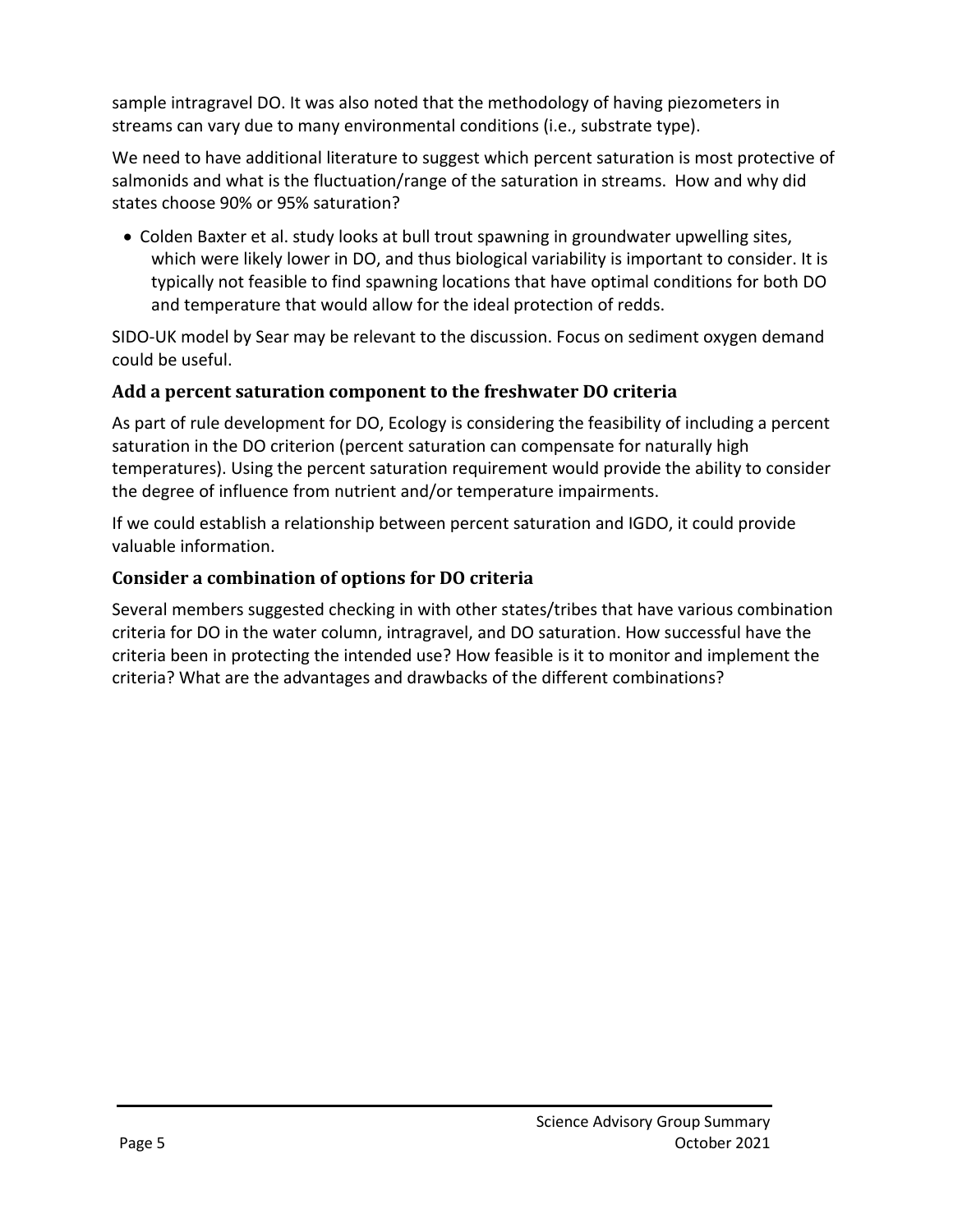## **November 19, 2020**

### **Meeting Goals**

- Share background information on DO and fine sediment to aid in group discussions.
- DO criteria averaging period
- Fine sediment criteria structure

### **Meeting Summary Notes**

### **Implementation of Oregon's DO criteria**

Oregon's criteria is 11.0 mg/L DO water column criteria, 8.0 mg/L intragravel DO criteria, and 95% DO saturation.

The main point taken from discussion with Oregon DEQ is that the IGDO is not readily used unless it needs to be used for site-specific evaluations. DO saturation percentage and water column DO criteria are primarily used by the agency.

A concern was raised about how the antidegradation standard is used in Washington and whether it captures the necessary background data to define pre-anthropogenic conditions.

### **Percent DO saturation threshold – discussion of Davis 1975[1](#page-5-0) paper.**

The ideal protection level observed in the paper for salmonid larvae and mature eggs for temperatures 0-15℃ is 98% DO saturation, while at 20-25℃ a 100% DO saturation is needed. However, these protection levels may be overly stringent, depending on environmental conditions.

A concern was raised regarding monitoring results within the Puget Sound area showing only 10% of the monitoring stations would meet the DO water column (11 mg/L) and saturation criteria (95%), even during the winter months when DO values tend to be higher.

It was suggested that this could be because of the area being a high urban ecoregion.

A member expressed concern on how some of these criteria may be out of attainable reason and beyond financial commitments/funding.

There are other tools available to compensate for those environments that may be unique to the criterion (e.g. Use Attainability Analysis).

An important part of this whole process is coming up with criteria that provide full protection for salmonids.

Minimal work has been done supporting a threshold for DO saturation. Davis (1975) presents DO saturation recommendations for early life stages of salmonids as well as older life stages. These recommendations represent some support for DO saturation criteria, but further justification may be warranted based on environmental conditions.

 $\overline{a}$ 

<span id="page-5-0"></span> $<sup>1</sup>$  Davis, J. C. 1975. Minimal dissolved oxygen requirements of aquatic life with emphasis on</sup> Canadian species: a review. J. Fish. Res. Board Can. 32:2295-2312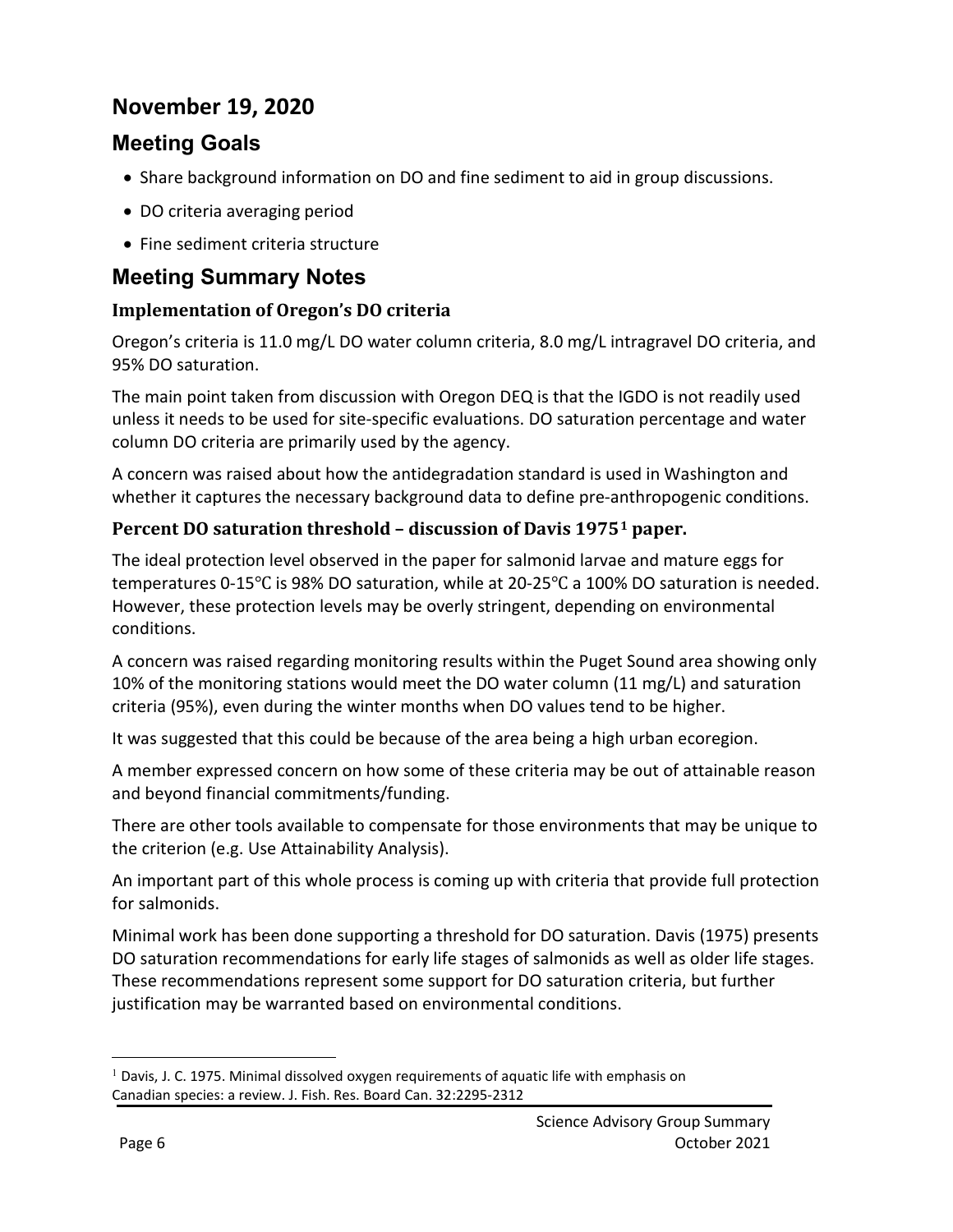### **DO in Spawning Gravel Redds**

Construction of redds will initially increase intragravel DO, but levels will decrease over time due to DO consumption by the early stage salmonids and filling of intragravel spaces in the tailspin by fine sediments.

The most sensitive time during early life stages of salmonids is egg emergence; so regardless of construction or filling of spaces, the most important DO concentration comes during the emergence period.

The enhancement of DO in gravels may be depleted over time depending on the movement of sediment in the waterbody.

### **DO criteria averaging period**

WA currently has a 1-day minimum averaging period for the DO criteria.

Members agree that a 30-day averaging period is too long, and salmonids have more of an acute impact if DO values drop. Is there a need to have chronic criteria if unique biological conditions exist?

Internal processes in lakes and deeper waterbodies can have an impact on sediment oxygen demand (SOD) and DO values that may require special criteria.

Averaging period may be appropriate for temperature but not DO since their need is acute and early salmonid life stages are not mobile.

Other states use longer averaging periods (7- and 30-day common) when an 11 mg/L water column DO criteria is applied.

If multiple pathways to reach full protection for the criteria are available, then it makes sense to choose the pathway with the easiest way to measure the required parameter.

Typically, longer averaging periods require greater protection (magnitude component increases).

One member expressed concern of the difficulty to utilize the UAA as a tool due to data acquisition.

Staff pointed out that economic considerations are not part of the EPA rule. Biological protection is the primary means of establishing criteria.

Supplemental spawning criteria would assist in streams that are unique and may not fall under the DO criteria umbrella.

We may revisit the seasonal criteria option in future discussion.

#### **Background on fine sediment**

Fines are generally <2mm.

WA water quality standards has a narrative criterion of "no deleterious materials", but this does not specifically cover fine sediment concerns.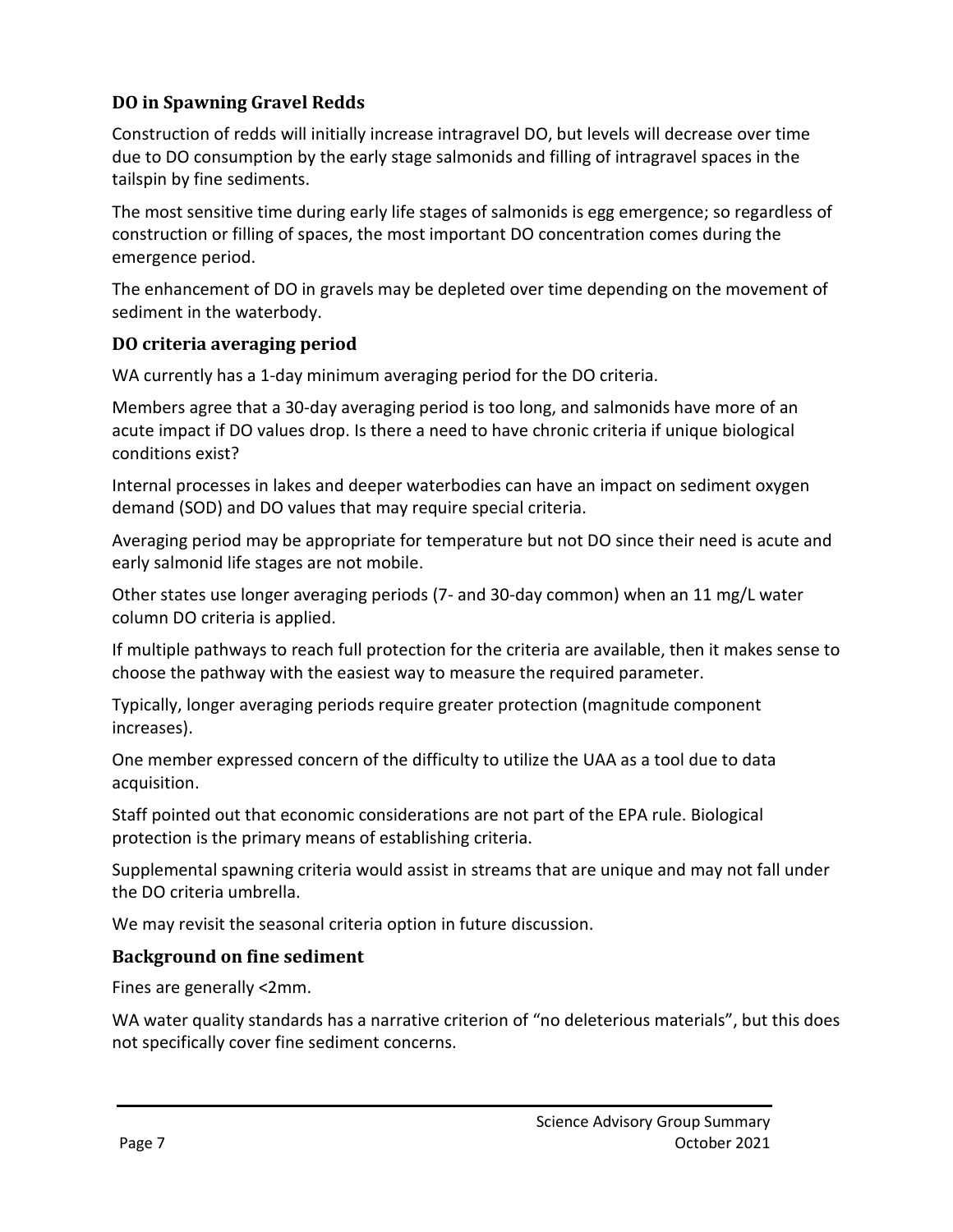### **Other states' fine sediment impairment methods**

#### **Idaho**

Uses narrative criteria and has the most parameters monitored of the other states in determining fine sediment impairments.

Parameters considered are both literature backed and site specific (e.g., embeddedness, surface sediment).

#### **Montana**

Uses narrative based criteria and has both fines and coarse substrate habitat monitoring parameters considered.

#### **Colorado**

Uses narrative based criteria.

Compares parameters to similar reference sites in sediment-like ecoregions.

#### **Alaska**

Uses numeric criteria. Measured by weight. Exceedances occur if a certain percent weight composition occurs above background conditions.

#### **New Mexico**

Uses narrative criteria.

Has a seven-step framework with assessment matrix.

#### **Discussion of what other states do to regulate fine sediment**

There is interest to use the macroinvertebrate community to characterize fine sediment impacts. There's already data collected for WA and standard operating procedures for collecting and analyzing macroinvertebrate collections in streams.

Watershed monitoring programs, including Washington, uses EPA's framework for assessing stream health and is highly regarded in other states and studies.

It was pointed out that there are no specific results showing macroinvertebrate biological (IBI) indices showing correlation with fry emergence.

The reason Alaska is using weight as a numeric criteria is because they are using McNeil core sampling and collecting physical core samples and characterizing through sieves.

There could be a combination of multiple matrices and timing with sediment methods and IBI work.

#### **Fine sediment quantitative relationships**

There are few parameters with a fine sediment quantitative relationship and targets/thresholds can be difficult to establish.

Washington has turbidity criteria, which may be useful as a parameter for relationships to other parameters.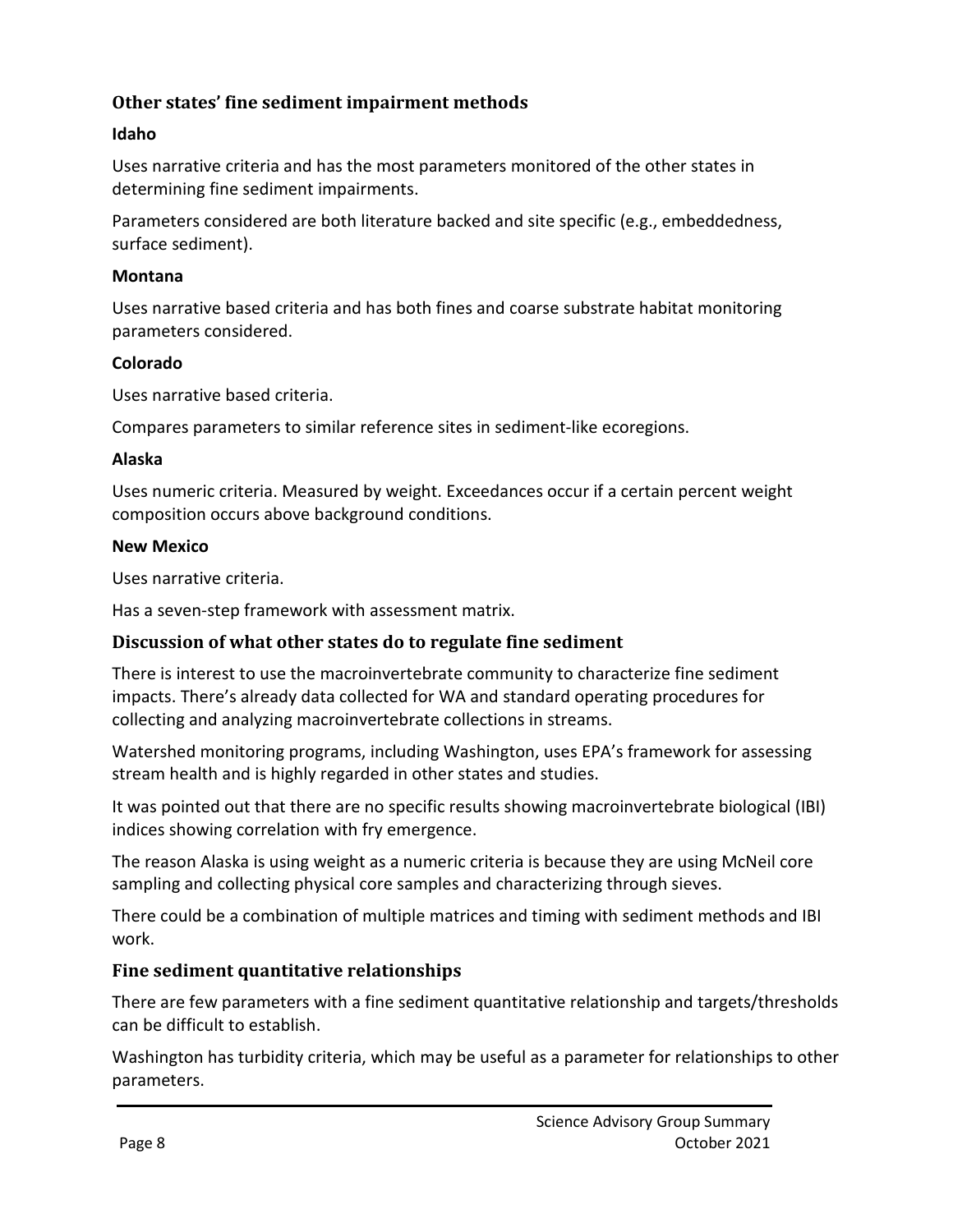It is clear from what other states are doing and the literature that no single measure can be used to define fine sediment.

### **Merits of a numeric vs. narrative criteria**

After discussion, several members were not convinced that an actual fine sediment threshold exists for a specific waterbody or ecoregion.

It is very difficult to know how the natural conditions were prior to anthropogenic alterations and defining what background conditions were. Alaska's approach would be difficult to implement.

Wadeable streams were used as the primary means of establishing reference sites in Alaska for defining background conditions. Large rivers and other stream orders were based on those means since they were practical and most quantifiable to measure.

Rosgen stream order may be impractical to use with fine sediment characterization, given the diverse makeup of some wadeable streams and ecoregions. May need to look more at generalizing streams rather than having numeric criteria for all.

### **Using reference sites for fine sediment impairment determinations**

It is not useful to talk about using a reference site if there's not an adequate number of sites to characterize a region.

Montgomery and MacDonald  $(2002)^2$  $(2002)^2$  $(2002)^2$  study is a good resource for fine sediment monitoring and stream assessment.

Fine sediment characterization will change drastically during different seasons due to river dynamics and geomorphic areas. Many field visits will need to occur throughout the year.

Temporal measurements will be difficult to determine.

Biologically speaking, fine sediment additions will likely be considered harmful whatever the circumstances. Some streams may be so degraded that more fines may not be detrimental to fish; however, impacts may still be observed somewhere else.

Using multiple methods to measure fine sediments are beneficial because there may be a time when evaluation may be unclear.

The question was raised on how to define support or partial support in the standards if a matrix is used for fine sediment evaluation?

Lines of evidence approach allows flexibility in determining if an impairment exists versus natural occurrence of fine sediment and provides a tool to account for measurement variability.

 $\overline{a}$ 

<span id="page-8-0"></span> $2$  Montgomery, D. R., & MacDonald, L. H. 2002. Diagnostic approach to stream channel assessment and monitoring. JAWRA Journal of the American Water Resources Association, 38(1), 1-16.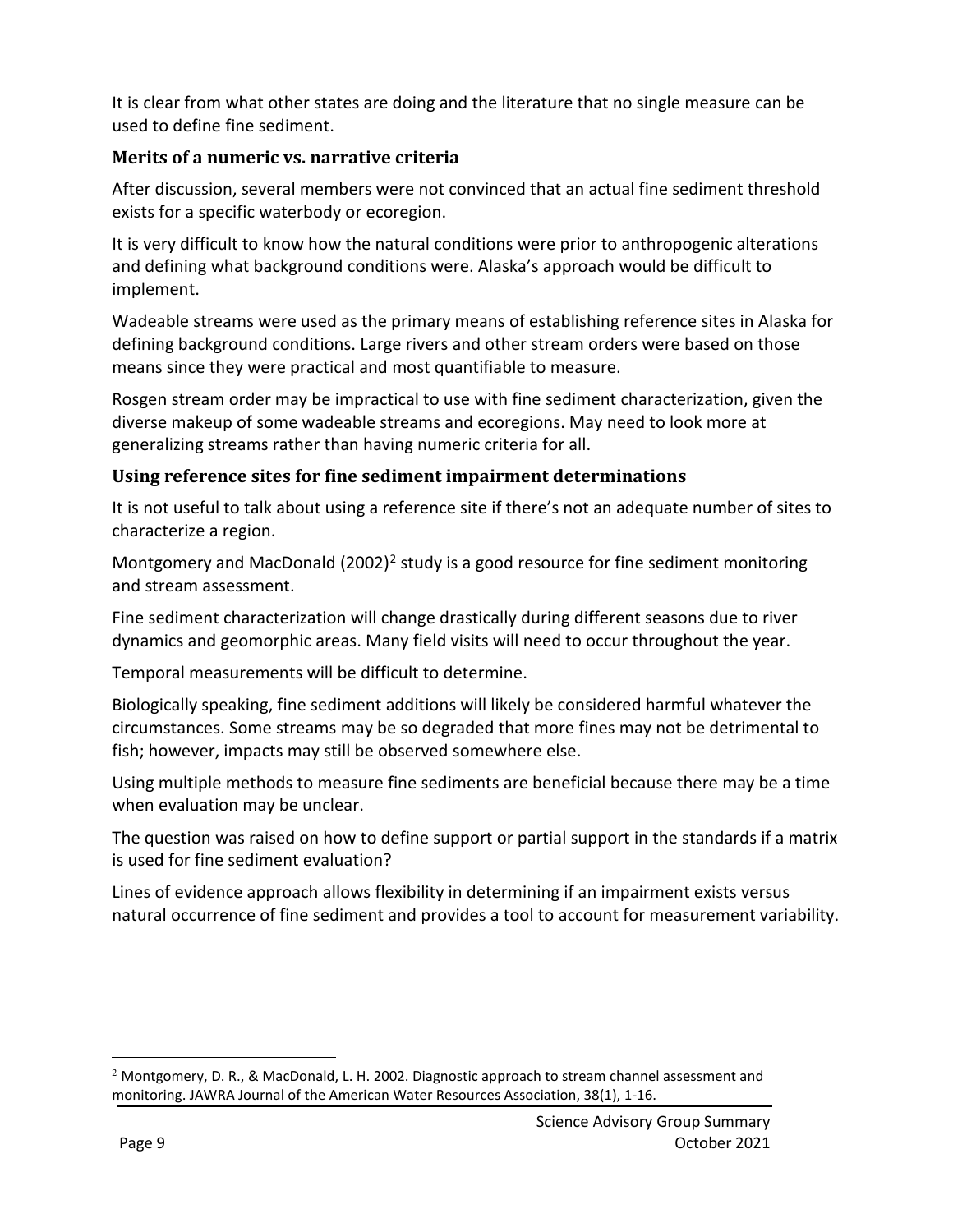## **December 9, 2020**

### **Meeting Goals**

- Determine feasibility, utility, and subjectivity of fine sediment measures
- Receive feedback on Ecology Watershed Monitoring Program
- Discuss next steps in rule development

### **Meeting Summary Notes**

### **Discuss individual physical, biological, and chemical-based parameters used to characterize fine sediment**

#### **Water column measures**

Suspended particles (<2mm) and reduced light penetration is characteristic of high turbid waters with decreased fish growth and predatory deficiency.

Total suspended solids (TSS) are a combination of both inorganic and organic materials.

TSS was originally considered a wastewater measurement method for organics while suspended sediment concentration (SSC) has been considered a more reliable natural-water measurement (Gray et al. 2000<sup>[3](#page-9-0)</sup>).

- SSC incorporates the whole sample while TSS uses a subsample.
- TSS is more functional because of existing background database and trends. Also, one member observed that a specific fraction less than 500µm is more favorable for TSS than SSC.

The methodology for measuring TSS needs to be discussed with Ecology as well as determining what is the best fraction to consider.

Cause and effect analysis using TSS for permitting purposes and background data appears to be the most favorable, although TSS is not a complete measure for identifying the impacts for fine sediment on egg incubation.

Based on member comments, turbidity and TSS may be used depending on site accessibility and sample frequency considerations.

#### **Streambed Measures**

Embeddedness measures have a high level of variability due to observer evaluations that can differ significantly over time.

Relative bed stability may be one of the more useful measures, but is fairly involved due to multiple parameters that go into the measure.

• Parameters in the Ecology database exist to support this metric.

<span id="page-9-0"></span> $\overline{a}$ <sup>3</sup> Gray JR, Glysson GD, Turcios LM, Schwarz GE. 2000. Comparability of suspended-sediment concentration and total suspended solids data. U.S. Geological Survey, Water-Resources Investigations Report 00-4191, Reston, VA.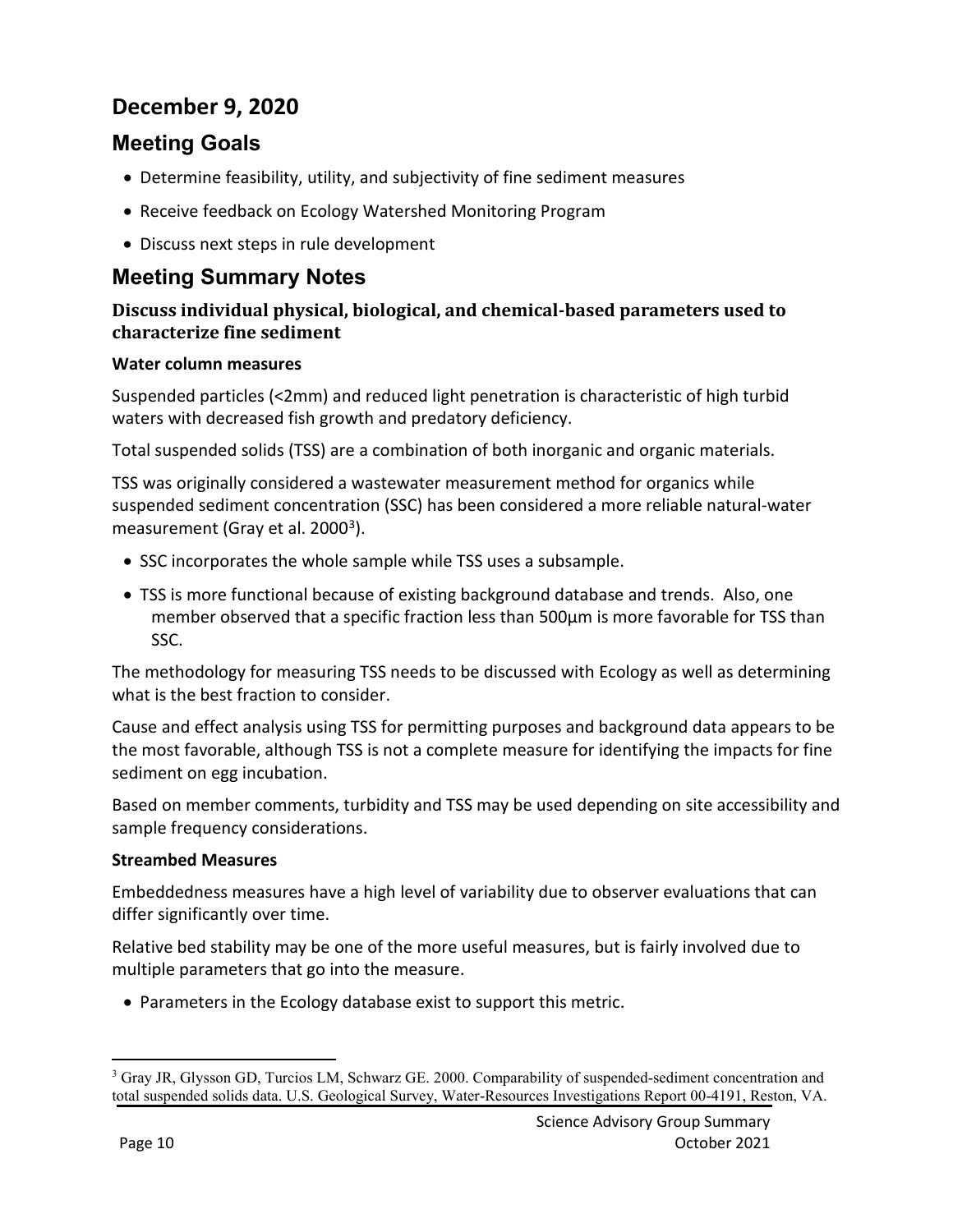Multiple streambed metrics may be useful to consider. Fine sediment and embeddedness are commonly used within many state assessment tools.

Armored ratio is a grain-size metric that compares surface and subsurface substrates.

• Describes relationship of bed load transport rates over time.

Surface fine measurements underestimate the total impact of fine sediment in the stream bed. Subsurface sediment fines also play a role and should be considered.

• A combination of pebble counts for surface armor layer measurements and core samples adjacent to redds or nearby (to avoid redd disruption) has been used to identify a full substrate profile that is specific to salmonid spawning.

Choosing the appropriate streambed measure/metric may provide multiple insights into stream health. A combination of streambed parameters may be necessary to adequately characterize fine sediment.

One member expressed concerns with how measures will be implemented in TMDLs, permits, and beneficial uses.

It was noted that WDFW and Ecology recently updated their toe-width method for rapid assessment, which provides a quick and cost-effective estimate of preferred spawning and rearing stream flows for fish. This method provides site-specific spawning information.

#### **Chemical Metrics**

Intragravel DO measurement for evaluating fine sediment was discussed in previous meetings.

#### **Biological Metrics**

Benthic macroinvertebrates are used to define streambed health, but ultimately the benthic community may be affected by multiple pollutants.

These biological metrics should be accompanied by other indices/measures.

Characterizing the benthic community can be used as an indicator to define the health of a stream and can be an indicator of substrate suitability.

No rigorous work has been done to show the correlation between the benthic community and egg incubation/fry survival.

In-stream hydraulics may be one of the most important parameters to influence benthic communities and especially IBI scores.

Using reach-wide samples for comparisons of substrate and macroinvertebrates is more favorable than site specific samples and should be emphasized.

#### **Channel Characteristics**

Not diagnostic on their own but should be used as secondary measures.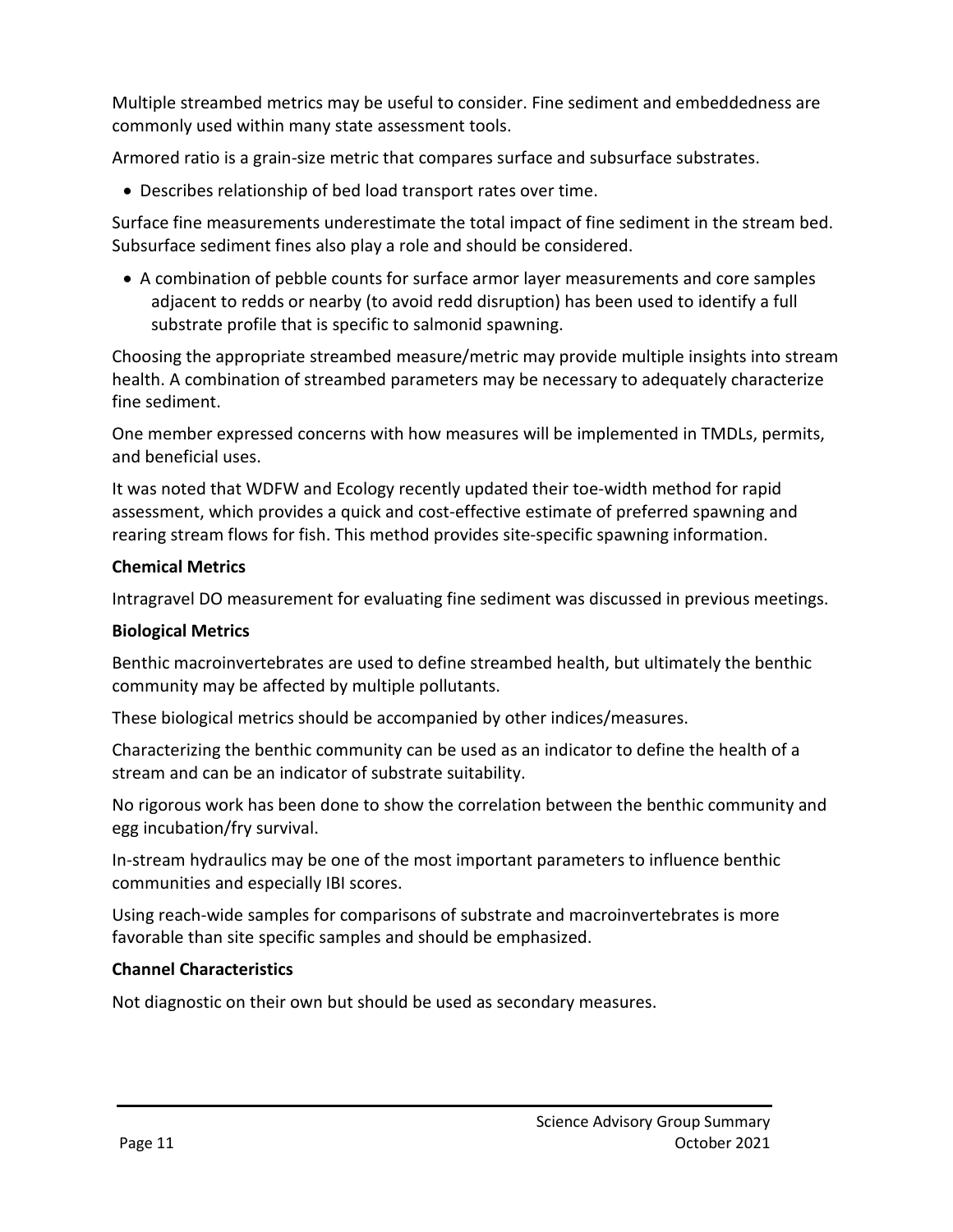### **Review Ecology's existing data and monitoring methods that collect data related to fine sediment**

Ecology's watershed monitoring program has some existing infrastructure that may be used as a starting point for characterizing fine sediment.

Fine sediment sensitivity index is always calculated for biological monitoring.

There has been no attempt to validate biological metrics with salmonid egg/fry emergence and survival.

We need to understand the effects of catchment vs reach-wide sampling.

Concerns were noted that the Ecology-based methods are set up to track long term monitoring (e.g., projects), while it is difficult to identify shorter-term differences observed over a given time period.

Existing data provides context for how spatial and temporal changes occur, but if assessment does not occur on a yearly basis, then the dataset misses out on temporal variations.

### **Conclusion: Fine Sediment**

A "lines of evidence approach" may be necessary for fine sediment since a single indicator may not substantiate a fine sediment impairment.

Concern expressed that monitoring of fine sediment needs to narrow down to reaches that may be specific to salmonid habitat and fry/egg emergence and survival.

It was noted that organic matter material may be a significant component on the gravel/oxygen exchange in the interstitial substrate area.

Sampling design and sample size are important elements for collecting data that can be used to characterize a stream. Rigorous methods that are repeatable are a necessary component to an evaluation method that accounts for spatial and temporal variability.

### **Final Thoughts**

A seasonal criteria approach to DO would be site specific and likely not feasible to undertake for this rulemaking.

Diurnal fluctuation is important as it emphasizes the interstitial changes and, more so, focuses on the full protection of salmonid egg emergence and fry survival.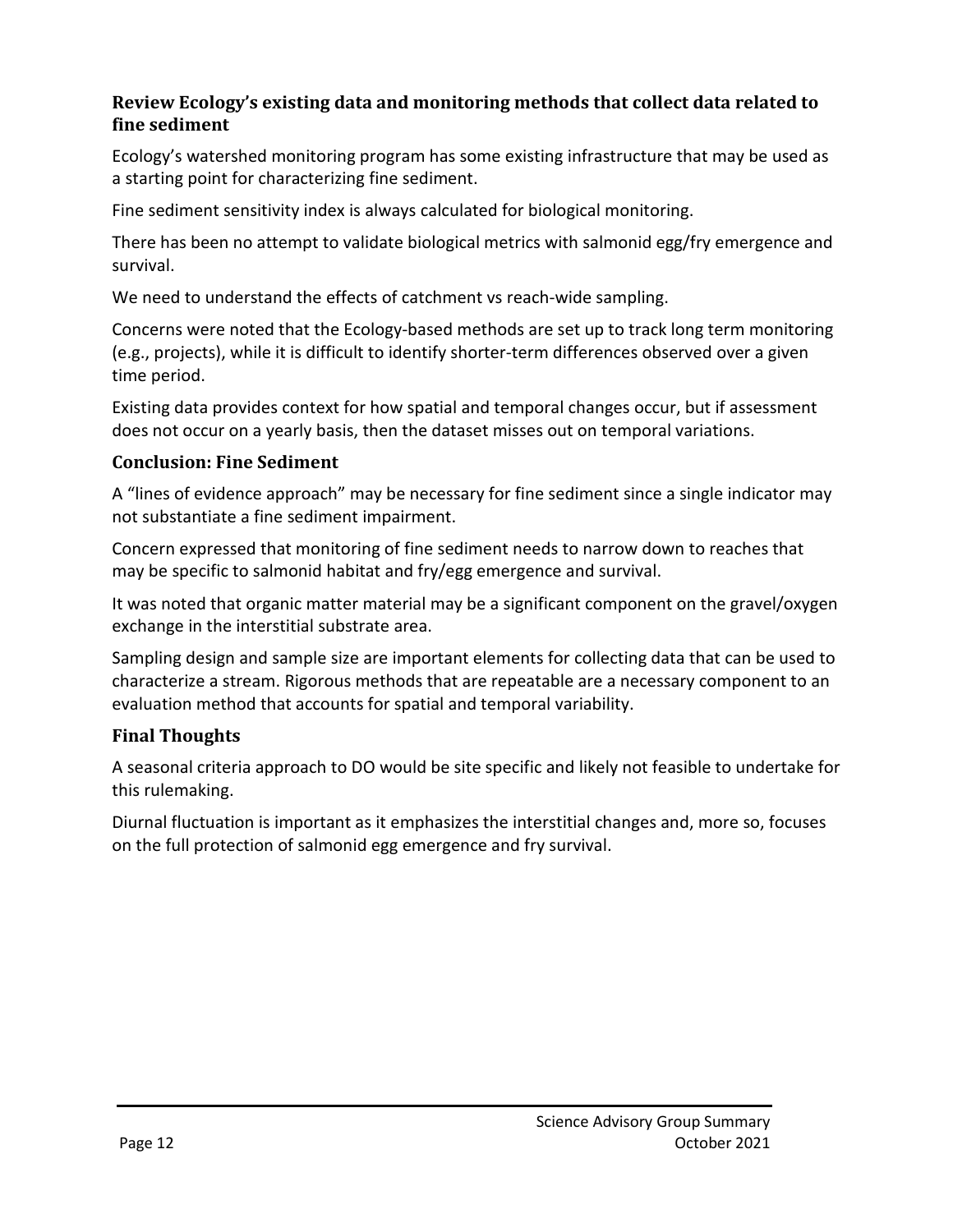# **February 3, 2021**

### **Meeting Goals**

- Receive feedback from SAG members on Ecology's suggested preliminary decisions for DO and fine sediment criteria.
- Provide opportunity for SAG members to suggest alternatives if there are concerns about feasibility or protection.

## **Meeting Summary Notes**

### **Preliminary decisions on DO criteria**

All salmonid spawning and incubation uses for DO would increase from a range of 8.0-9.5 mg/L to 10 mg/L across the board. Additionally, there would be an oxygen saturation contingency if DO concentration does not meet 10 mg/L.

This recommendation suggests ultimate protection while balancing feasibility and implementation.

### **Justifications for suggested DO criteria preliminary decisions**

The suggested DO criteria protects eggs halfway between max (11 mg/L) and high (9mg/L) protection according to the National Academy of Sciences and EPA (NAS, 1972; EPA, 1986).

The main point here is to what extent DO depression is observed in the gravels. A 1-3 mg/L difference is typically observed in the gravels according to EPA.

• Ecology's preliminary decision is assuming a 2 mg/L DO depression in the spawning gravels.

DO depression in the gravels is influenced by many factors (i.e. fine sediment and temperature), and WA has other criteria to regulate those influential pieces.

Literature is supportive of 2 mg/L DO depression. A member expressed concerns about the number of studies supporting this finding and their quality/relevance. The member wants to ensure decisions are decided on sound study designs.

Having the 5-10% DO saturation buffer provides natural variability within the streams for temperature, elevations, AND instrument error (+/- 0.2 mg/L DO)

EPA does not have an oxygen saturation recommendation, but DO saturation criteria have been approved for several states.

#### **Questions or comments on DO criteria**

How will 95% saturations be governed? It's likely to be instantaneous measurement during the warmest part of the day when productivity is at its peak while also considering atmospheric pressure.

A member noted that it is important to have the justification as a narrative record to back up decisions for future public reference.

• Ecology staff noted that a technical support document will be completed for all decisions made in the rulemaking process.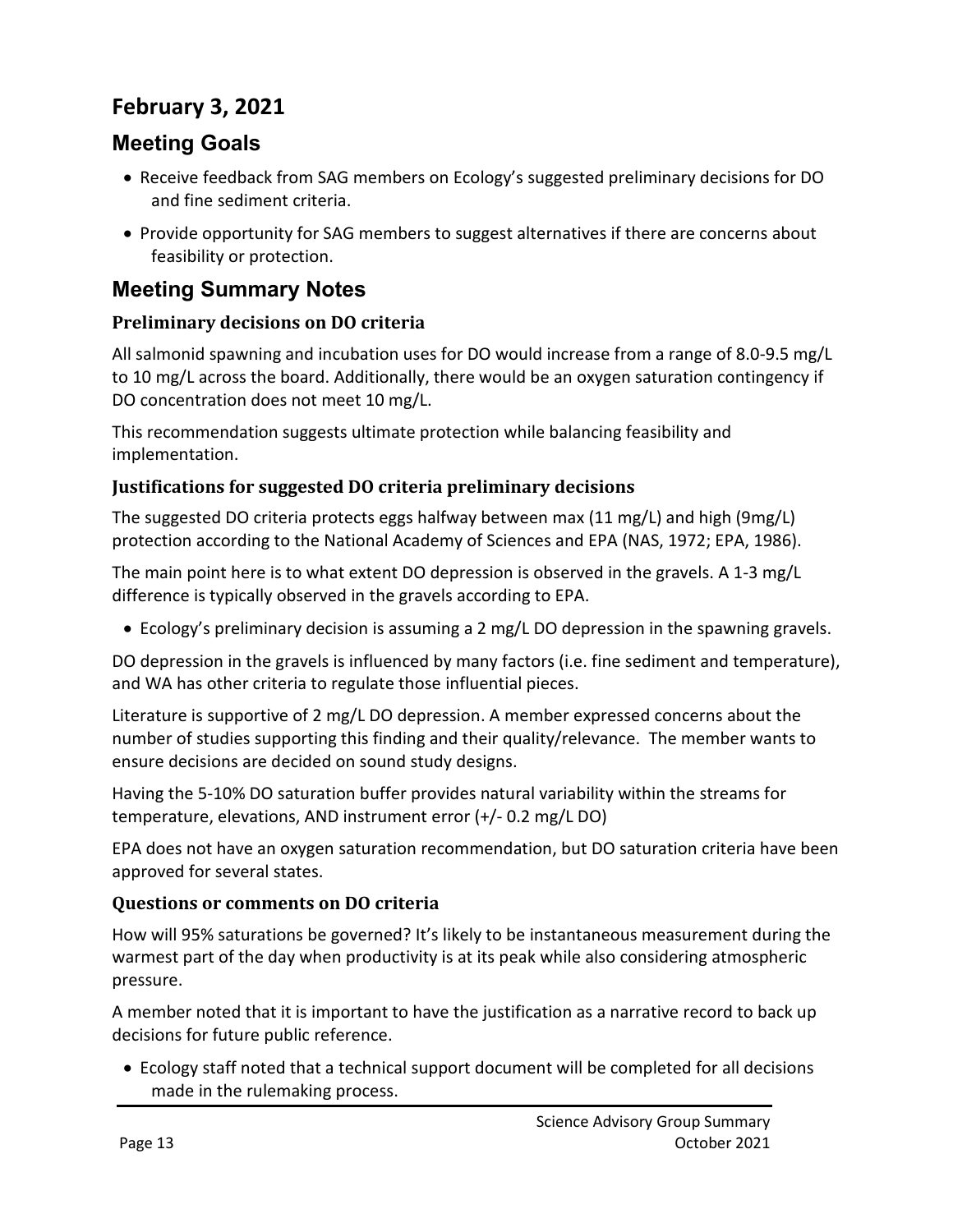Why was 2 mg/L chosen? Is it a median value? What percentage of values will be recorded under 2 mg/L depression?

• More research and comparisons need to be made between field and lab studies.

Concerns were expressed with using fine sediment (and other variables) as a basis for having a lower DO depression than what would be fully protected at 3 mg/L.

Some members expressed support for 10 mg/L as it demonstrates the protection to interstitial gravel DO and provides a reasonable buffer for environmental and instrumental influences.

Some members were thinking the preliminary proposed criteria would be much higher.

One member had concerns with not having a seasonal element to the DO criteria.

- Having the 95% DO saturation criteria would be used for summer time conditions to help buffer the seasonal element.
- While it was acknowledged that there are supplemental spawning temperature criteria by stream, Ecology staff noted that having DO implemented in the same way would be difficult to justify and quantify.

It was pointed out that while it would be difficult to demonstrate 'no spawning' is occurring, it would still be beneficial to have rule language stating when 'no spawning' conditions occur that a less stringent criteria could apply.

A member asked how a one-day minimum for the DO criteria would be implemented in terms of sampling. The primarily concern is with being able to meet criteria over a 24-hour day.

It was suggested that Ecology develop a chart showing how the DO concentration fluctuates with DO saturation percent at certain atmospheric conditions and temperatures in the rulemaking document.

### **Suggested Preliminary decisions on fine sediment criteria structure**

Ecology would adopt a new narrative criteria that specifically addresses fine sediment.

Criteria could include the following parameters in developing fine sediment narrative criteria:

- Anthropogenic influence must be documented.
- Require water column measures (suspended sediments) and turbidity.
- Require streambed measures (bedded sediments), such as percent substrate, embeddedness, and relative bed stability (all three parameters are already included in Ecology's stream monitoring program).
- Chemical measures would be optional; i.e., intragravel DO depression.
- Biological surveys would be optional; i.e., macroinvertebrate sampling using appropriate indices

### **Using a weight of evidence approach for a fine sediment impairment listing**

A weight of evidence approach could be established for measured parameters (for example, those having ≥75% impairment indication) to justify fine sediment impairment listings.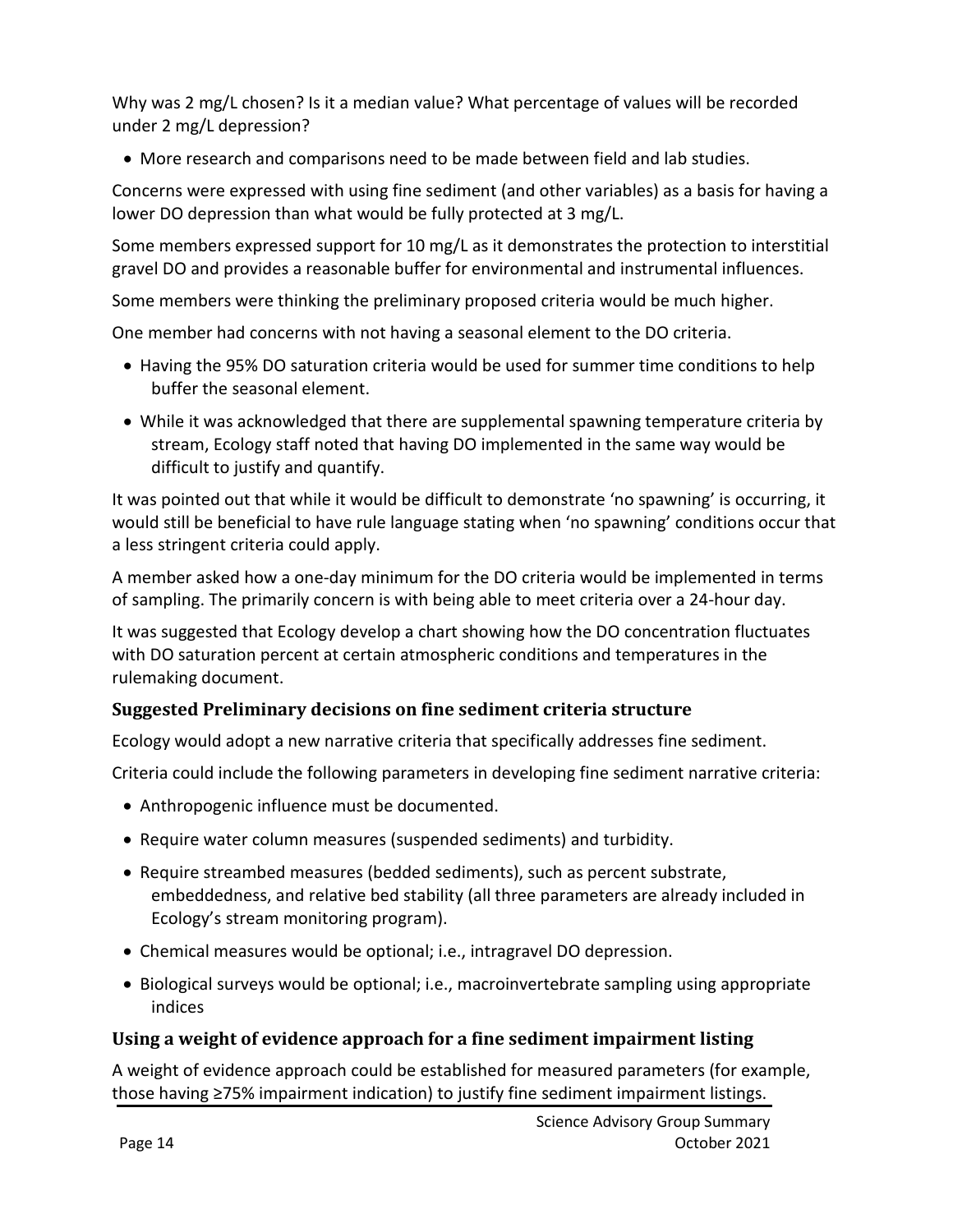It was suggested that Ecology use existing data from across the state to draw correlations with the data available and whittle down the parameter list to which ones make the most sense.

• Ecology's Water Quality Assessment program will help identify parameters useful for assessing stream conditions.

### **Questions or comments on the fine sediment criteria**

How do we implement a weighted evidence approach to measure and quantify improvements to ultimately reach a delisting goal for a fine sediment impairment?

Several questioned the lack of information available to decide a weight of evidence approach and the ties between listing for impairment and anthropogenic influences. Overall, the rule is rudimentary and needs work.

Why was turbidity chosen and not TSS or SSC?

• Any one parameter has its benefits and challenges, but turbidity was chosen based on the high quantity of background data on streams, reference site information, and current presence in the water quality standards.

A suggestion was made to include multiple water column measures such as SSC and turbidity.

Can we ultimately understand the depositional aspect of turbidity?

• A concern was expressed with establishing reference sites that make sense for a certain geographical region.

It was suggested that TSS could be used, due to its widespread monitoring and MS4 use in various permitting and implementation programs.

One member noted that it is important to establish language for a fine sediment size threshold and language on how to apply it to permits and implementation plans.

Members have concern with how anthropogenic versus natural fine sediment influences will be distinguished and determined, since nearly every watershed has been impacted by humans in some way.

A reaffirming point was made that the fine sediment criteria is being decided based on aquatic life use and not through a combination of uses.

Members agreed that careful considerations must be made when deciding on parameters to evaluate fine sediment in streams.

The primary takeaway here is that a narrative criteria is likely, but difficulties and unknowns still exist with identifying the appropriate thresholds for the parameters that best demonstrate fine sediment impairment.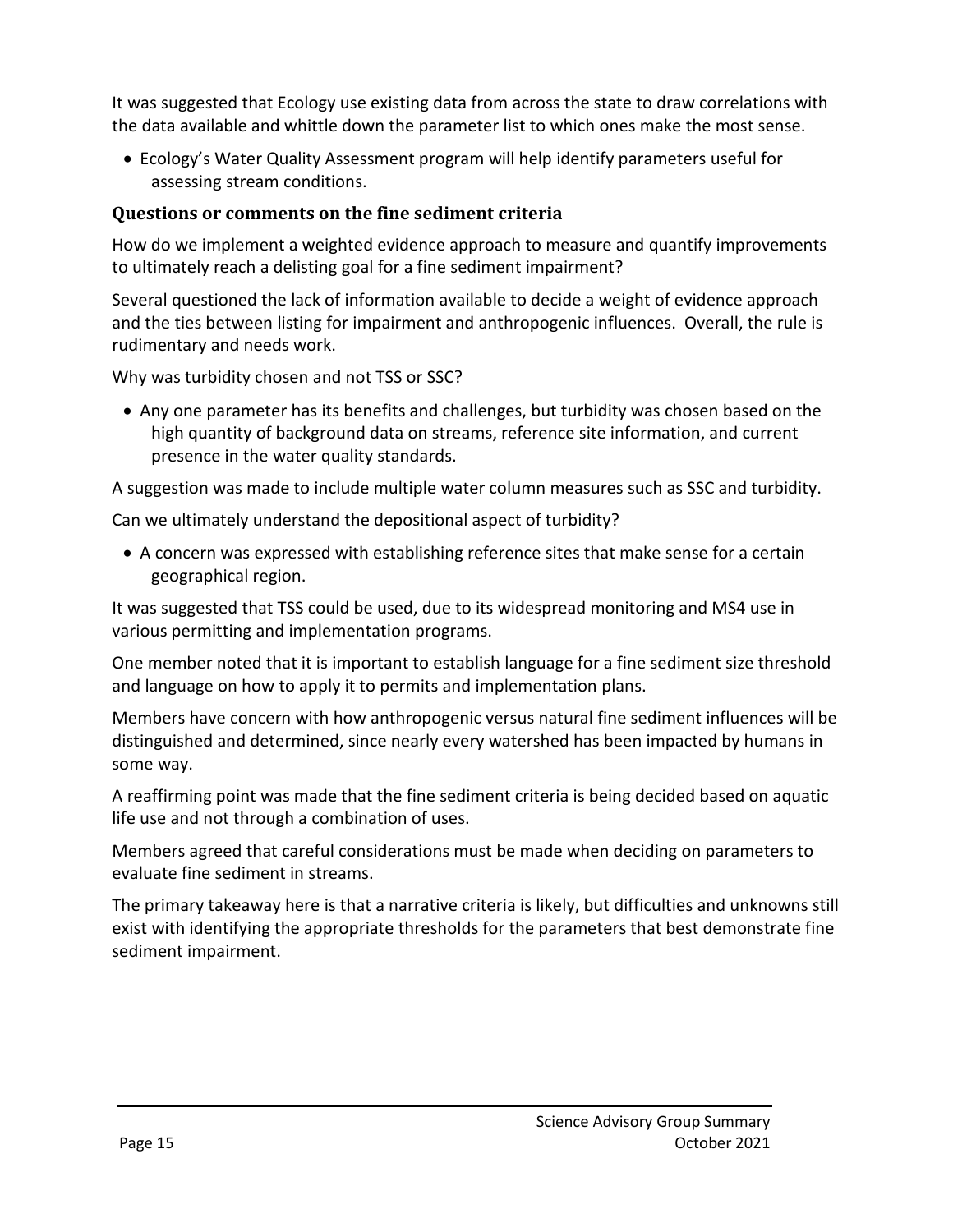# **July 27, 2021 – Updated Preliminary Decisions on Proposed Rule**

# **Meeting Goals**

- Share Ecology's updated preliminary decisions on moving forward with proposed rule revisions for DO and fine sediment to protect salmon spawning habitat, based on earlier feedback
- Respond to questions from Advisory Group members on Ecology's preliminary decisions
- Discuss next steps in the rulemaking process

# **Meeting Summary Notes**

Ecology presented updated preliminary decisions for DO and fine sediment criteria. These changes are intended to increase protection for early life stages of salmonids, account for temperature and elevation impacts on DO, and provide flexibility in the criteria when certain life stages are not present in waterbodies.

Below is a summary of the preliminary decisions presented at this meeting as well as some supplemental information on those decisions and alternatives considered. More information, including a technical support document for the rule proposal, will be available on the [rulemaking webpage](https://ecology.wa.gov/Regulations-Permits/Laws-rules-rulemaking/Rulemaking/WAC173-201A-Salmon-spawning-habitat) during the public review of the rule proposal.

### **DO Criteria Preliminary Decisions**

Ecology presented changes to the DO criteria that include more stringent water column based DO concentrations, and the addition of an oxygen saturation and intragravel DO criteria (see Table 1 below). The intragravel DO criteria is intended to be measured as a median spatial value and samples should be taken within the same aquatic habitat area. A spatial median is the middle value of multiple ranked intragravel DO measurements taken within the sampling area.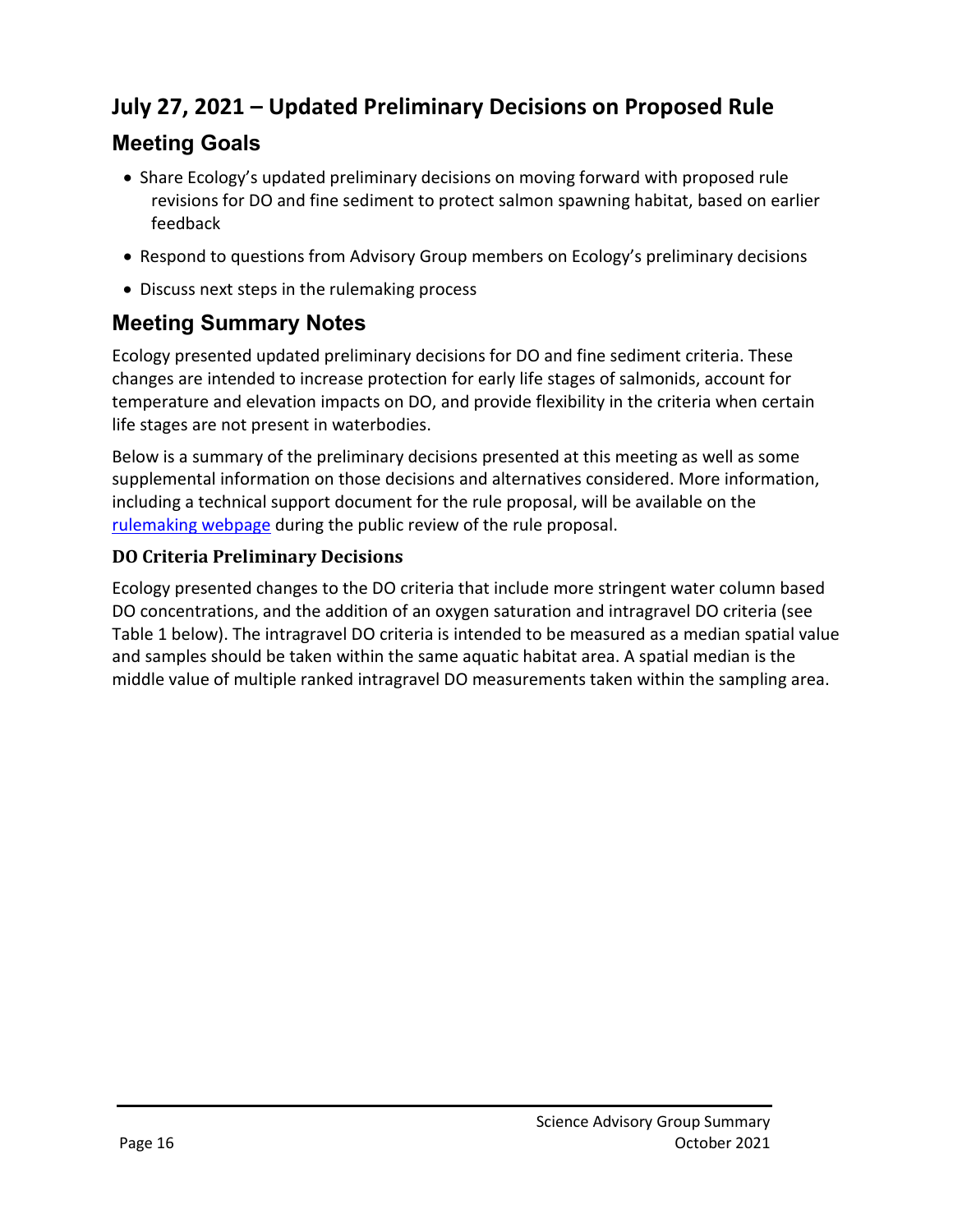| <b>Aquatic Life Use</b><br>Category | Water column DO<br>concentration as a one-<br>day minimum |           | <b>Intragravel DO</b><br>concentration as a one-day<br>minimum <sup>*</sup> |
|-------------------------------------|-----------------------------------------------------------|-----------|-----------------------------------------------------------------------------|
| Char Spawning and                   | 10.0 mg/L or 90% oxygen                                   | <b>OR</b> | $8.0$ mg/L                                                                  |
| Rearing                             | saturation                                                |           |                                                                             |
| Core Summer Salmonid                | 10.0 mg/L or 90% oxygen                                   | <b>OR</b> | $8.0$ mg/L                                                                  |
| Habitat                             | saturation                                                |           |                                                                             |
| Salmonid Spawning,                  | 10.0 mg/L or 90% oxygen                                   | <b>OR</b> | $8.0$ mg/L                                                                  |
| Rearing, and Migration              | saturation                                                |           |                                                                             |
| Salmonid Rearing and                | 6.5 mg/L or 90% oxygen                                    | <b>OR</b> | Not applicable                                                              |
| <b>Migration Only</b>               | saturation                                                |           |                                                                             |
| Non-anadromous                      | 10.0 mg/L or 90% oxygen                                   | <b>OR</b> | $8.0$ mg/L                                                                  |
| <b>Interior Redband Trout</b>       | saturation                                                |           |                                                                             |
| Indigenous Warm                     | 6.5 mg/L or 90% oxygen                                    | <b>OR</b> | Not applicable                                                              |
| <b>Water Species</b>                | saturation                                                |           |                                                                             |

|  |  | Table 1 Summary of the preliminary freshwater DO criteria Ecology is considering to propose |
|--|--|---------------------------------------------------------------------------------------------|
|  |  |                                                                                             |

\* Intragravel DO must be measured as a spatial median

#### **Preliminary Decision: Propose an increase in minimum DO concentration levels in the water column to ensure spawning gravels have adequate DO.**

We are considering a 1-day minimum water column concentration of 10 mg/L DO for protection of salmonid-based designated uses that are protective of early life stages. The 10 mg/L DO protection level is intended to be protective of both sublethal and lethal effects. The 10 mg/L DO protective level is based on EPA's recommendation of 11 mg/L as a mean value for full protection and 9 mg/L as a minimum value.

Prior to EPA's 1986 recommendations, the National Academy of Sciences (1972)<sup>[4](#page-16-0)</sup> suggested that DO criteria for salmonid eggs be between maximum protection (11 mg/L) and high level of protection (9 mg/L). Given that Washington is continuing to use a 1-day minimum duration value for DO, the 10 mg/L value aligns with federal recommendations for DO.

Preliminary decisions for DO criteria protect all salmonids, including salmon, steelhead, trout, whitefish, and grayling. In discussions with the Advisory Group, we considered seasonal DO criteria to protect early life stages and determined that this level of detail would be beyond the scope of this rulemaking. Spawning and rearing time can vary significantly based on the waterbody and the species present. Thus, seasonal site-specific criteria would require information on salmonid spawning and rearing across waterbodies in Washington State. We also considered setting a generic seasonal criterion from fall to spring months. However, it is well known that spawning and rearing occurs almost year-round in some streams in Washington State. These streams would not be protected by a seasonal DO criterion.

 $\overline{a}$ 

<span id="page-16-0"></span><sup>4</sup> National Academy of Sciences (US). Committee on Water Quality Criteria. Water quality criteria, 1972. US Environmental Protection Agency, 1974.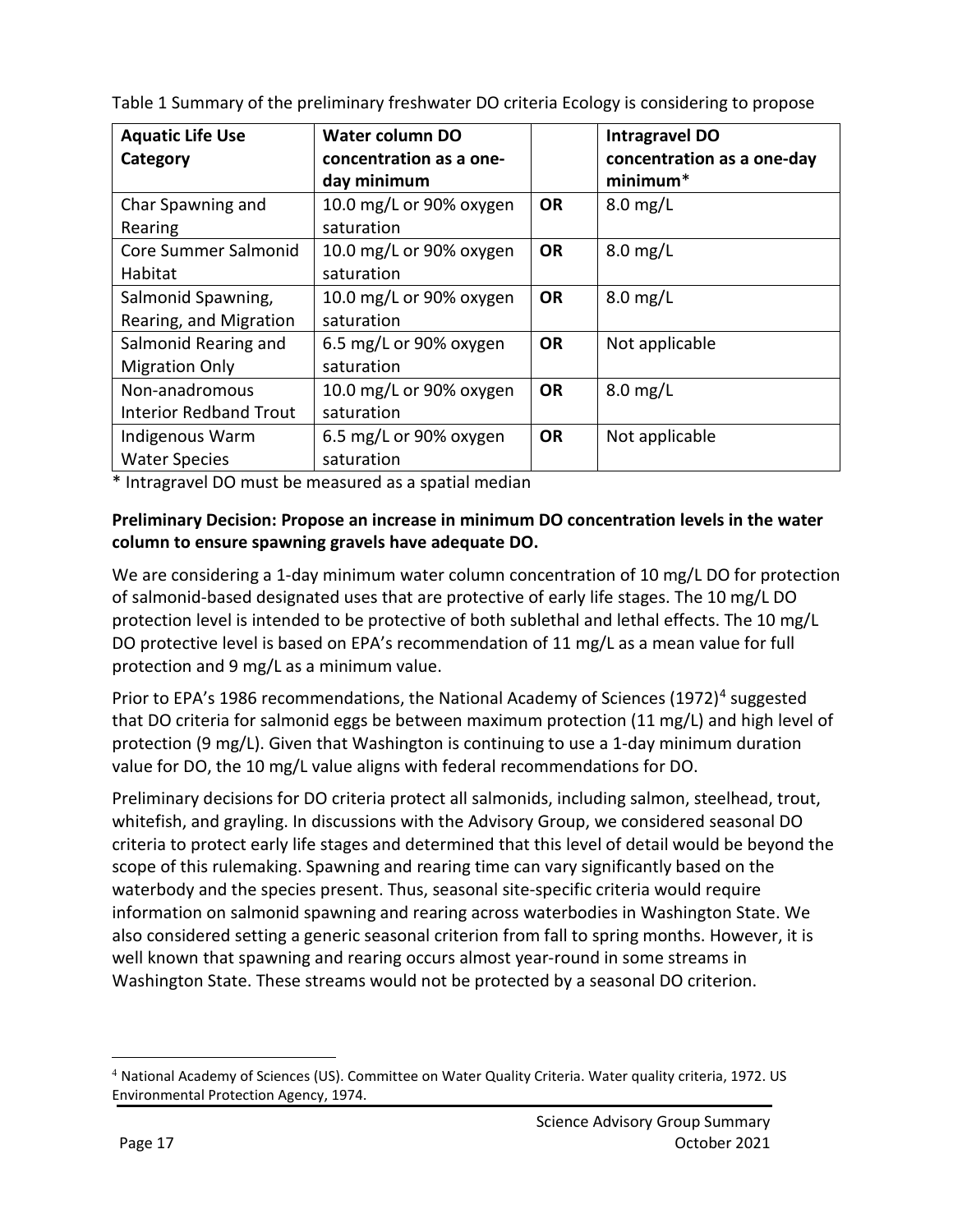We also considered setting acute and chronic-based DO criteria. However, the preliminary decision is to include only an acute-based DO criterion. The Advisory Group noted that salmonids are most fragile during early life stages and using the highest level of protection should be considered due to uncertainty and variability in environmental conditions. Given environmental conditions and the high sensitivity of early life stages of salmonids, we are considering proposing an acute criterion protective of both acute and chronic effects. This aligns with the current DO criteria for Washington State that includes only an acute criterion. Further support for this decision was based on previous comments by the National Oceanic and Atmospheric Administration (NOAA) that 9.5 mg/L acute criterion alone may not be fully protective.

Our review of scientific literature indicates support for a 10 mg/L DO level for the protection of both sublethal (chronic) and lethal (acute) effects. The preliminary decision to use a 10 mg/L value is based on the high sensitivity of early life stages of salmonids to fluctuations in oxygen conditions, new science demonstrating a 2 mg/L DO depression value from the water column to gravels, and comments from NOAA.

### **Preliminary Decision: Establish a new oxygen saturation limit to account for impacts of temperature and barometric pressure on DO concentrations in the water.**

We are considering the addition of an oxygen saturation component to the DO criteria to account for temperature and elevation impacts on DO levels. Oxygen saturation also provides needed flexibility to the DO criteria during the summer months when water temperatures rise and in many streams, early life stages of salmonids are not present. During these warmer seasons, more stringent DO criteria is not necessary and often physically unachievable due to effects of temperature on oxygen capacity in waters. Washington currently has a site-specific oxygen saturation criterion of 90% on the Columbia River. We are considering a 90% oxygen saturation value for this rulemaking.

A 90% oxygen saturation value is more protective than the current biologically based criteria at sea level at the maximum allowable temperature for all salmonid related aquatic life uses, except for core summer salmonid habitat. However, Washington has supplemental spawning criteria that has identified waterbodies that have early life stages of salmonids present during the summer months, and thus require more stringent temperature criteria. When evaluating the core summer salmonid habitat use under the supplemental spawning temperature requirements of 13°C, a 90% DO saturation value is equal or more stringent than the current biologically based criteria of 9.5 mg/L. We conclude that 90% oxygen saturation is commensurate with protection levels for aquatic life uses that include early life stages during the summer months while accounting for climatic variability.

We also considered a 95% oxygen saturation value but found this alternative more burdensome compared to the same level of protection, and therefore have landed on a 90% oxygen saturation value to consider for the proposed rule. Setting a 95% oxygen saturation value does not provide adequate flexibility during summer months when water temperatures can become elevated and early life stages of salmonids are not present. A 95% oxygen saturation value at sea level and at the maximum allowable water temperatures is considered more stringent than the current water column based DO criteria and therefore, does not meet the stated goals of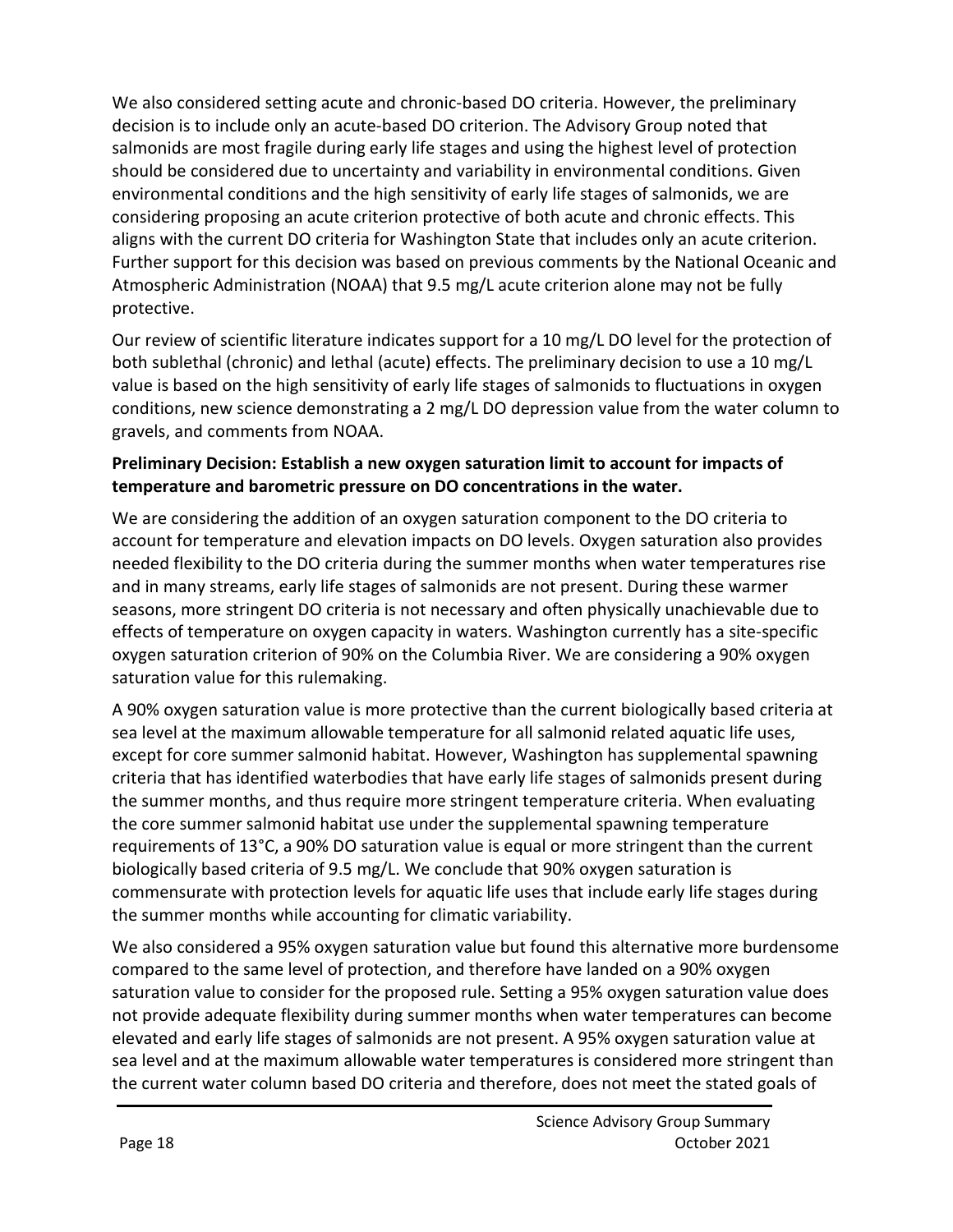providing flexibility when water temperatures and elevations are high and early life stages are not present.

### **Preliminary Decision: A new minimum intragravel DO concentration level directly applied to spawning gravels.**

We are considering an IGDO criterion of 8.0 mg/L, consistent with EPA's 1986 recommendations and Ecology's review of the scientific literature (Hicks 2002)<sup>5</sup>. The IGDO criteria is a necessary alternate criteria based on data that indicates pristine waterbodies may not meet 90% oxygen saturation or 10 mg/L during summer months. The 10 mg/L water column criteria is based on the worst-case assumption that there is a 2.0 mg/L drop in DO levels from the water column to gravels.

However, the DO depression of 2.0 mg/L may be overestimated in some waterbodies, especially those with optimal substrate conditions. The IGDO criteria presents an alternate method to demonstrate that early life stages of salmonids are being protecting by directly measuring DO levels in the small spaces in between gravels. This provides additional flexibility in the DO criteria. The IGDO criteria also relies on site-specific conditions and not on assumptions regarding DO depression values or the quality of substrate for a given waterbody. While direct IGDO levels may be more difficult to measure accurately, they may be the most relevant method to determine if early life stages of salmonids are protected.

We note that guidance will be needed on how to sample for IGDO (for example, identifying "fish windows").

### **Fine Sediment Criteria Preliminary Decisions**

Ecology's preliminary decision is to add a narrative criterion that specifically addresses fine sediment. We have made a preliminary decision that a multi-parameter approach to address fine sediment concerns is necessary to understand sediment quality from a biological, chemical, geological, and physical perspective, and that a narrative criteria will provide the best approach for protecting spawning habitat.

We considered development of numeric fine sediment criteria but after further research, a review of what other states have done, and discussions with the Advisory group, determined a numeric criteria was not feasible. A single fine sediment threshold cannot be generalized statewide as each waterbody's sediment characteristics are unique. Furthermore, the science surrounding relationships between fine sediment based parameters and biological responses are not fully developed. Current science suggests that a single parameter to measure fine sediment will not adequately capture sediment dynamics, changes within a waterbody, or harmful effects on aquatic life.

Guidance would be provided to implement the narrative criteria using reference ecoregions and background conditions, including eventual revisions to the 303(d) listing methodology

 $\overline{a}$ 

<span id="page-18-0"></span><sup>5</sup> Hicks, M. 2002. Evaluating Criteria for the Protection of Freshwater Aquatic Life in Washington's Surface Water Quality Standards. Draft Discussion Paper and Literature Summary. Washington Department of Ecology Publication Number 00-10-071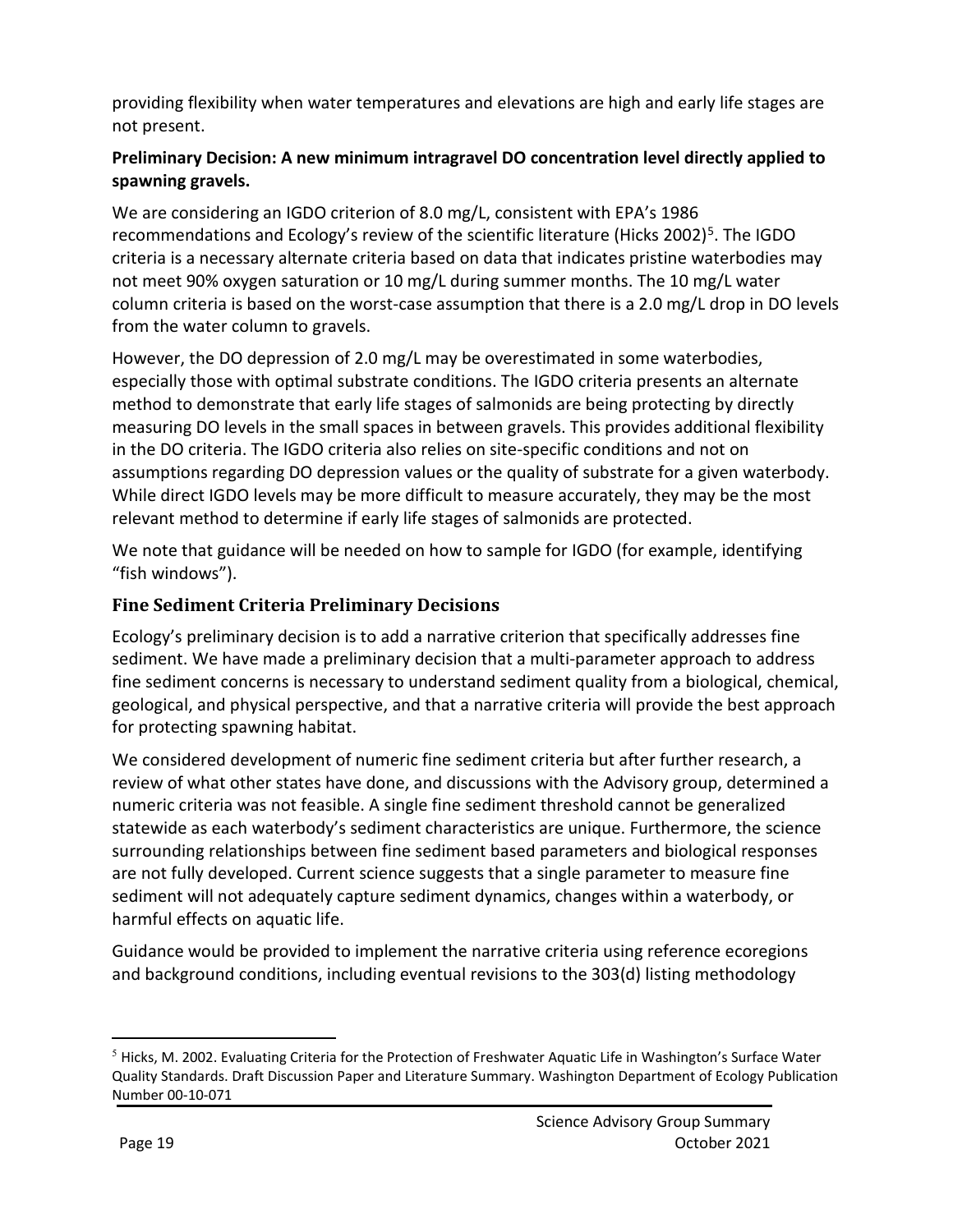when appropriate. A weight of evidence approach is something we are likely to move forward with in the 303(d) listing methodology.

We also anticipate establishing thresholds for individual parameters as a potential screening analysis of areas of concern for fine sediment. For example, we could set thresholds for parameters and if those thresholds are exceeded, it warrants an in-depth look at that waterbody. A potential approach may be to use screening level thresholds or target levels to identify areas of concern. One could apply statistical comparisons between reference sites or ecoregion reference values and the waterbody of interest for each parameter. Then, use the weight of evidence approach based on those statistical comparisons with reference sites to determine the impairment listing status of a waterbody.

An example of what the narrative criteria may look like: "Human related sources of fine sediment shall not cause adverse effects on aquatic life, their reproduction, or habitat. Sediment loading shall be compared to reference sites that represent naturally attainable conditions and are minimally impacted by anthropogenic influences."

Preliminary parameters being considered most appropriate for analyzing fine sediment were presented with rationale given for each, and whether Ecology considered the various parameters to be primary or optional. Table 2 shows those parameters discussed.

| <b>Environmental Compartment</b> | <b>Measure</b>                |  |  |
|----------------------------------|-------------------------------|--|--|
| Water Column                     | <b>Suspended Solids</b>       |  |  |
| Streambed                        | <b>Percent Substrate</b>      |  |  |
| Streambed                        | <b>Subsurface Fines</b>       |  |  |
| Streambed                        | <b>Relative Bed Stability</b> |  |  |
| Chemical                         | Intragravel Dissolved Oxygen  |  |  |
| Biological                       | Fine Sediment Biotic Index    |  |  |

Table 2 Parameters considered to analyze fine sediment

At the end of the final meeting, the Advisory Group members were thanked for their participation and encouraged to continue to be involved as the rulemaking process moves forward. Ecology noted that the preliminary decisions for a rule proposal will also be shared with the public at an online webinar held on September 21, 2021, and that we anticipate a public review of the rule proposal to begin in October 2021.